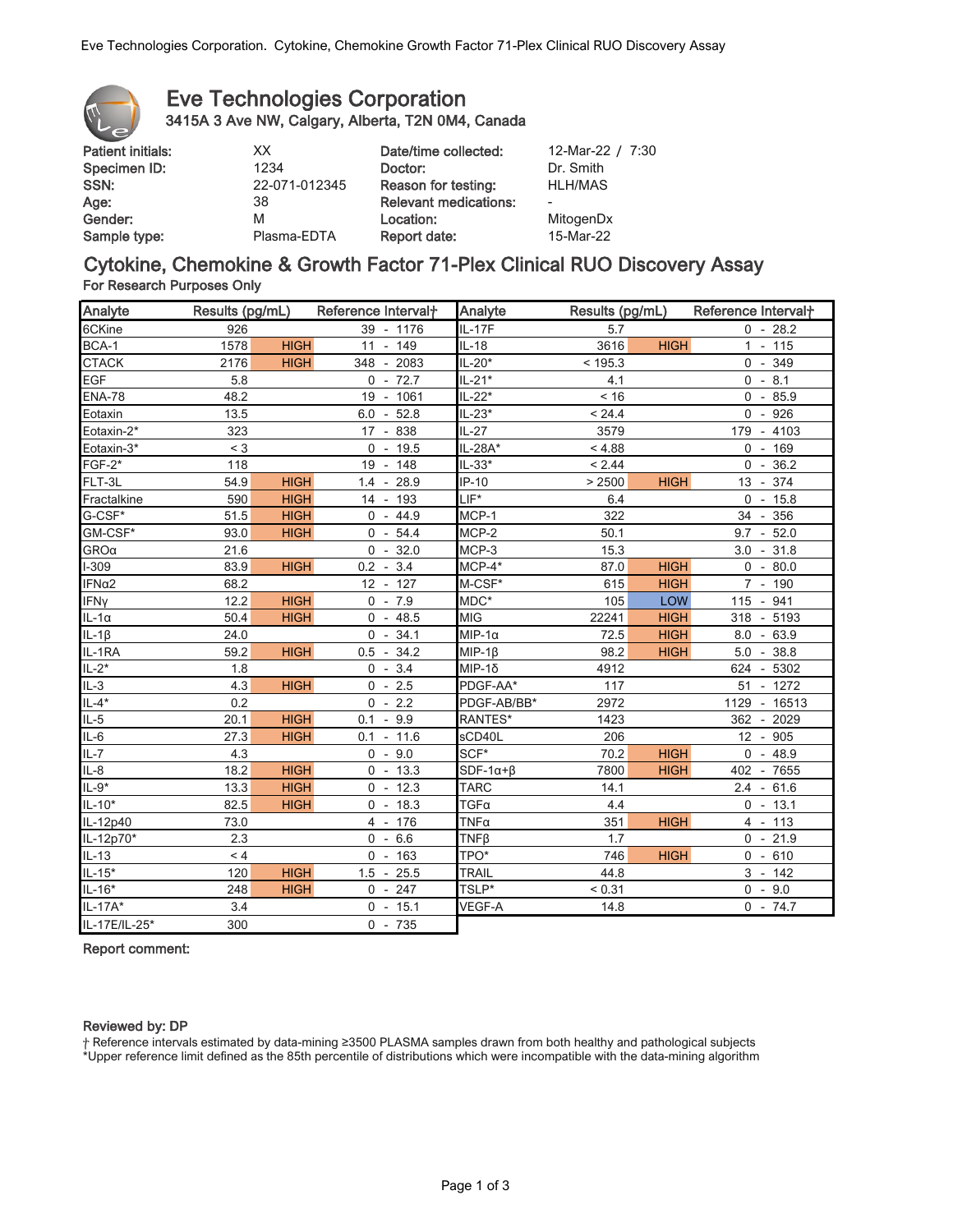| <b>Cytokine Groupings - Immune Signatures</b>                                                                        |                                      |                                              |     |                              |                                            |                                                      |              |                        |      |  |  |
|----------------------------------------------------------------------------------------------------------------------|--------------------------------------|----------------------------------------------|-----|------------------------------|--------------------------------------------|------------------------------------------------------|--------------|------------------------|------|--|--|
| Groupings represent co-expressing cytokines identified by non-biased clustering of >250 clinical plasma-EDTA samples |                                      |                                              |     |                              |                                            |                                                      |              |                        |      |  |  |
| <b>Patient initials:</b>                                                                                             | XX                                   |                                              |     | Date/time collected:         |                                            | 12-Mar-22 / 7:30                                     |              |                        |      |  |  |
| Specimen ID:                                                                                                         | 1234                                 |                                              |     | Doctor:                      |                                            | Dr. Smith                                            |              |                        |      |  |  |
| SSN:                                                                                                                 | Reason for testing:<br>22-071-012345 |                                              |     |                              |                                            | <b>HLH/MAS</b>                                       |              |                        |      |  |  |
| Age:                                                                                                                 | 38                                   |                                              |     | <b>Relevant medications:</b> |                                            |                                                      |              |                        |      |  |  |
| Gender:                                                                                                              | M                                    |                                              |     | Location:                    |                                            | MitogenDx                                            |              |                        |      |  |  |
| Sample type:                                                                                                         |                                      | Plasma-EDTA                                  |     | Report date:                 |                                            | 15-Mar-22                                            |              |                        |      |  |  |
| Analyte                                                                                                              | Results (pg/mL)                      |                                              |     | Reference Interval+          | Analyte                                    | Results (pg/mL)                                      |              | Reference Interval+    |      |  |  |
| <b>GROUP A - INNATE / AUTOIMMUNE INFLAMMATION</b>                                                                    |                                      |                                              |     |                              |                                            | <b>GROUP D - TYPE 2 / TYPE 3 IMMUNE RESPONSE</b>     |              |                        |      |  |  |
| $FGF-2*$                                                                                                             | 118                                  |                                              |     | 19 - 148                     | IL-17F                                     | 5.7                                                  |              | $0 - 28.2$             |      |  |  |
| IFNα2                                                                                                                | 68.2                                 |                                              |     | 12 - 127                     | IL-20*                                     | < 195.3                                              |              | $0 - 349$              |      |  |  |
| $IL-1\alpha$                                                                                                         | 50.4                                 | <b>HIGH</b>                                  |     | $0 - 48.5$                   | $IL-21*$                                   | 4.1                                                  |              | $0 - 8.1$              |      |  |  |
| IL-1 $\beta$                                                                                                         | 24.0                                 |                                              |     | $0 - 34.1$                   | IL-23*                                     | < 24.4                                               |              | $0 - 926$              |      |  |  |
| $IL-2*$                                                                                                              | 1.8                                  |                                              |     | $0 - 3.4$                    | $IL-33*$                                   | < 2.44                                               |              | 0<br>$\sim$            | 36.2 |  |  |
| IL-17A*                                                                                                              | 3.4                                  |                                              |     | $0 - 15.1$                   | $LIF^*$                                    | 6.4                                                  |              | $-15.8$<br>$\mathbf 0$ |      |  |  |
| IL-17E/IL-25*                                                                                                        | 300                                  |                                              |     | $0 - 735$                    | $MCP-4*$                                   | 87.0                                                 | <b>HIGH</b>  | $0 - 80.0$             |      |  |  |
| $MIP-1\alpha$                                                                                                        | 72.5                                 | <b>HIGH</b>                                  | 8.0 | $-63.9$                      | TGFα                                       | 4.4                                                  |              | $0 - 13.1$             |      |  |  |
|                                                                                                                      |                                      | <b>GROUP B1 - PRO-INFLAMMATORY CYTOKINES</b> |     |                              | TPO*                                       | 746                                                  | <b>HIGH</b>  | $0 -$                  | 610  |  |  |
| Fractalkine                                                                                                          | 590                                  | <b>HIGH</b>                                  |     | 14 - 193                     | <b>TSLP</b>                                | < 0.31                                               |              | $0 - 9.0$              |      |  |  |
| GM-CSF*                                                                                                              | 93.0                                 | <b>HIGH</b>                                  |     | $0 - 54.4$                   | $IL-16*$                                   | 248                                                  | <b>HIGH</b>  | $0 -$                  | 247  |  |  |
| <b>IFNy</b>                                                                                                          | 12.2                                 | <b>HIGH</b>                                  |     | $0 - 7.9$                    | IL-28A*                                    | < 4.88                                               |              | $0 - 169$              |      |  |  |
| TNFα                                                                                                                 | 351                                  | <b>HIGH</b>                                  |     | 4 - 113                      | SCF*                                       | 70.2                                                 | <b>HIGH</b>  | $0 - 48.9$             |      |  |  |
| <b>GROUP B2 - T-HELPER CELL-MEDIATED INFLAMMATION</b>                                                                |                                      |                                              |     |                              | <b>GROUP E - EOSINOPHILIC INFLAMMATION</b> |                                                      |              |                        |      |  |  |
| IL-12p70*                                                                                                            | 2.3                                  |                                              |     | $0 - 6.6$                    | Eotaxin                                    | 13.5                                                 |              | $6.0 - 52.8$           |      |  |  |
| $TNF\beta$                                                                                                           | 1.7                                  |                                              |     | $0 - 21.9$                   | Eotaxin-2*                                 | 323                                                  |              | 17 - 838               |      |  |  |
| MCP-3                                                                                                                | 15.3                                 |                                              |     | $3.0 - 31.8$                 | Eotaxin-3*                                 | $<$ 3                                                |              | $0 - 19.5$             |      |  |  |
| IL-22*                                                                                                               | ~16                                  |                                              |     | $0 - 85.9$                   | $IL-5$                                     | 20.1                                                 | <b>HIGH</b>  | $0.1 - 9.9$            |      |  |  |
| $IL-13$                                                                                                              | < 4                                  |                                              |     | $0 - 163$                    |                                            | <b>GROUP F - HEMATOPOIETIC GROWTH FACTORS</b>        |              |                        |      |  |  |
| $IL-4*$                                                                                                              | 0.2                                  |                                              |     | $0 - 2.2$                    | G-CSF*                                     | 51.5                                                 | <b>HIGH</b>  | 0<br>- 44.9            |      |  |  |
| $IL-9*$                                                                                                              | 13.3                                 | <b>HIGH</b>                                  |     | $0 - 12.3$                   | $IL-3$                                     | 4.3                                                  | <b>HIGH</b>  | $0 - 2.5$              |      |  |  |
| <b>GROUP B3 - INNATE INFLAMMATION / CYTOKINE 'STORM'</b>                                                             |                                      |                                              |     |                              | $IL - 7$                                   | 4.3                                                  |              | $0 - 9.0$              |      |  |  |
| BCA-1                                                                                                                | 1578                                 | <b>HIGH</b>                                  |     | 11 - 149                     | $IL-15*$                                   | 120                                                  | <b>HIGH</b>  | 1.5<br>$\sim$          | 25.5 |  |  |
| FLT-3L                                                                                                               | 54.9                                 | <b>HIGH</b>                                  |     | $1.4 - 28.9$                 |                                            | <b>GROUP G - HOMEOSTATIC CHEMOKINES</b>              |              |                        |      |  |  |
| $1 - 309$                                                                                                            | 83.9                                 | <b>HIGH</b>                                  |     | $0.2 - 3.4$                  | 6CKine                                     | 926                                                  |              | 39 - 1176              |      |  |  |
| IL-1RA                                                                                                               | 59.2                                 | <b>HIGH</b>                                  |     | $0.5 - 34.2$                 | <b>CTACK</b>                               | 2176                                                 | <b>HIGH</b>  | 348 - 2083             |      |  |  |
| IL-6                                                                                                                 | 27.3                                 | <b>HIGH</b>                                  |     | $0.1 - 11.6$                 | MDC*                                       | 105                                                  | <b>LOW</b>   | 115 - 941              |      |  |  |
| $IL-8$                                                                                                               | 18.2                                 | <b>HIGH</b>                                  |     | $0 - 13.3$                   | MIP-1δ                                     | 4912                                                 |              | 624 - 5302             |      |  |  |
| $IL-10*$                                                                                                             | 82.5                                 | <b>HIGH</b>                                  |     | $0 - 18.3$                   | $SDF-1\alpha+\beta$                        | 7800                                                 | <b>HIGH</b>  | 402 - 7655             |      |  |  |
| $IL-18$                                                                                                              | 3616                                 | <b>HIGH</b>                                  |     | $1 - 115$                    |                                            | <b>GROUP H - PLATELET ACTIVATION / WOUND HEALING</b> |              |                        |      |  |  |
| IL-27                                                                                                                | 3579                                 |                                              |     | 179 - 4103                   | EGF                                        | 5.8                                                  |              | $0 - 72.7$             |      |  |  |
| $IP-10$                                                                                                              | > 2500                               | <b>HIGH</b>                                  |     | 13 - 374                     | <b>ENA-78</b>                              | 48.2                                                 |              | 19 - 1061              |      |  |  |
| MCP-1                                                                                                                | 322                                  |                                              |     | 34 - 356                     | GROα                                       | 21.6                                                 |              | $0 - 32.0$             |      |  |  |
| MCP-2                                                                                                                | 50.1                                 |                                              |     | $9.7 - 52.0$                 | PDGF-AA*                                   | 117                                                  |              | 51 - 1272              |      |  |  |
| M-CSF*                                                                                                               | 615                                  | <b>HIGH</b>                                  |     | 7 - 190                      | PDGF-AB/BB*                                | 2972                                                 |              | 1129 - 16513           |      |  |  |
| $MIP-1\beta$                                                                                                         | 98.2                                 | <b>HIGH</b>                                  |     | $5.0 - 38.8$                 | RANTES*                                    | 1423                                                 |              | 362 - 2029             |      |  |  |
| <b>MIG</b>                                                                                                           | 22241                                | <b>HIGH</b>                                  |     | 318 - 5193                   | sCD40L                                     | 206                                                  |              | 12 - 905               |      |  |  |
|                                                                                                                      |                                      | <b>GROUP C - UNCLASSIFIED BIOMARKERS</b>     |     | <b>TARC</b>                  | 14.1                                       |                                                      | $2.4 - 61.6$ |                        |      |  |  |
| $IL-12p40$                                                                                                           | 73.0                                 |                                              |     | 4 - 176                      | VEGF-A                                     | 14.8                                                 |              | $0 - 74.7$             |      |  |  |
| <b>TRAIL</b>                                                                                                         | 44.8                                 |                                              |     | $3 - 142$                    |                                            |                                                      |              |                        |      |  |  |

## Report comment:

High values across the biomarkers in groups B1 and B3 is a signature observed in conditions associated with cytokine 'storm', such as MAS, HLH, Kawasaki, and AOSD, as well as lymphoproliferative diseases.

ⴕ Reference intervals estimated by data-mining ≥3500 PLASMA samples drawn from both healthy and pathological subjects

\*Upper reference limit defined as the 85th percentile of distributions which were incompatible with the data-mining algorithm